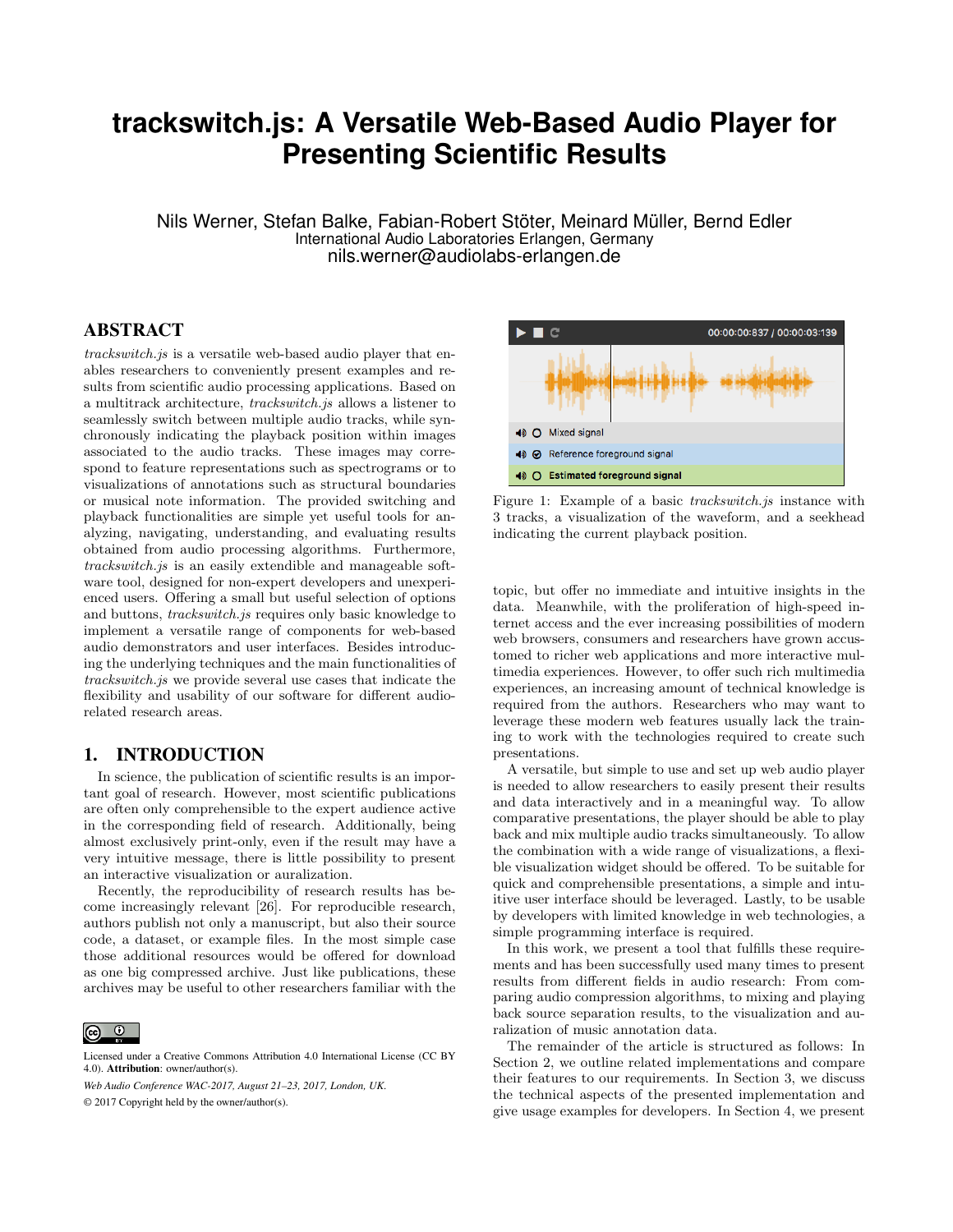selected published examples from varying research fields before finishing with a conclusion in Section 5.

## 2. RELATED WORK

There exist many tools that supply audio playback functionalities in browsers. They can be roughly categorized in toolkits, self-hosted special-purpose applications, general video and audio players and lastly cloud-hosted commercial services.

Firstly, there are toolkits that allow the creation of custom-made applications. As an example for such a toolkit, Peaks.js [12] is a very robust and flexible software suite that incorporates waveform rendering, waveform file formats, playback control, and means to interact with waveforms. However, the software is missing multitrack playback and is very complex to set up for a simple presentation. A second toolkit is *waveform-playlist* [18]. It is a simpler, but richly featured tool to display waveforms and interact with multiple tracks at once, similar to a digital audio workstation (DAW). However, like many DAWs, the tool offers too many options and buttons to the user to be useful as a simple presentation tool.

The second class of tools comprises several ready-made applications designed for specific purposes. One such application is MT5 [20], a multitrack player intended for musicians which offers multitrack playback, waveform and spectrum visualizations, volume control, and track mixing. Similar to waveform-playlist, MT5 offers too many options and buttons to be useful in our scenario. Other examples for special-purpose applications are webMUSHRA [24] and BeaqleJS [22] which are designed for web-based subjective listening tests. They are specifically designed to not allow mixing multiple tracks and usually contain participant response forms to receive evaluation results.

Thirdly, there are general web multimedia players, e. g.  $jPlayer$  [8], video.js [17], and plyr [13]. These players are designed to play back one single audio or video file. They do not offer multitrack playback. Lastly, cloud-based services became more popular, e. g., Soundtrap [16], Audiotool [3] or Amped [1]. They usually offer too many options and require the user to create an account in order to work.

The only simple multitrack HTML audio player the authors know of is *webbasedHTMLplayer* [11]. Unfortunately, it has been unmaintained for years and uses the HTML5 audio tag which does not allow exact control over precise synchronous playback or file preloading behavior of multiple tracks at once. Because of all these individual shortcomings, none of the currently available players is suitable to present experimental results without being too hard to set up, too complex to use or too limiting in its technical architecture.

#### 3. TECHNICAL OVERVIEW

trackswitch.js combines several core web technologies to function: HTML, JavaScript and cascaded stylesheets (CSS). For reading audio files, mixing the resulting streams and sending the audio output to the sound card, trackswitch.js uses the Web Audio API [19].

#### 3.1 JavaScript Stack

In recent years, the JavaScript landscape has changed tremendously, with the rate of change increasing year by year. To accomplish recent development paradigms, many



Figure 2: Audio Engine Overview.  $x_1, \ldots, x_k$  denote inputs,  $g_1, \ldots, g_k$  denote individual gain nodes,  $g_c$  denotes common gain node, y denotes output

modern JavaScript frameworks, such as React [14] or Angu $larJS$  [2], ship with a large number of dependencies, require intricate compilation pipelines, and generally demand very in-depth expert knowledge from the developer.

On the other hand, as most researchers do not intend to develop powerful web applications but require a comprehensible and low-maintenance way to present audio results, most of the advantages of these modern JavaScript frameworks would not be useful to them. Secondly, many websites in education were not designed as a web application but often follow traditional, static web development paradigms. So instead, a solution without dependency to a specific framework and without a complicated development pipeline is required. This is why the only two dependencies for trackswitch.js are the very commonly used jQuery [9] and Fontawesome [5], both of which have no third party dependencies themselves. The two dependencies are either likely to be already in use or can simply be included from a content delivery network and can immediately be used.

#### 3.2 Audio Engine

trackswitch.js makes use of the Web Audio API, an advanced programming interface (API) available in all modern web browsers [7]. The Web Audio API allows for very precise synchronous playback of and switching between multiple audio sources.

As shown in Figure 2, each individual audio source is connected to one individual gain node, which is used for mixing or switching between sources. The outputs of these gain nodes are all connected to one common gain node, which is used for temporarily lowering overall volume while seeking to prevent clicking. This common gain node is in turn connected to the audio output sink.

Because in many cases high fidelity audio examples are required, all audio sources are expected to be either uncompressed or compressed at a high bit rate. As browser vendors each only support an individual subset of all available audio formats [10], audio sources can be defined to have multiple input files in multiple different formats. The browser is instructed to pick any of the formats it supports and ignore all other files of a source.

Secondly, due to the very nature of a multitrack player, possibly a large list of files needs to be downloaded before playback. This, together with the growing use of mobile web browsers and mobile internet data plans, dictates that preloading of audio files on page load should be avoided. In-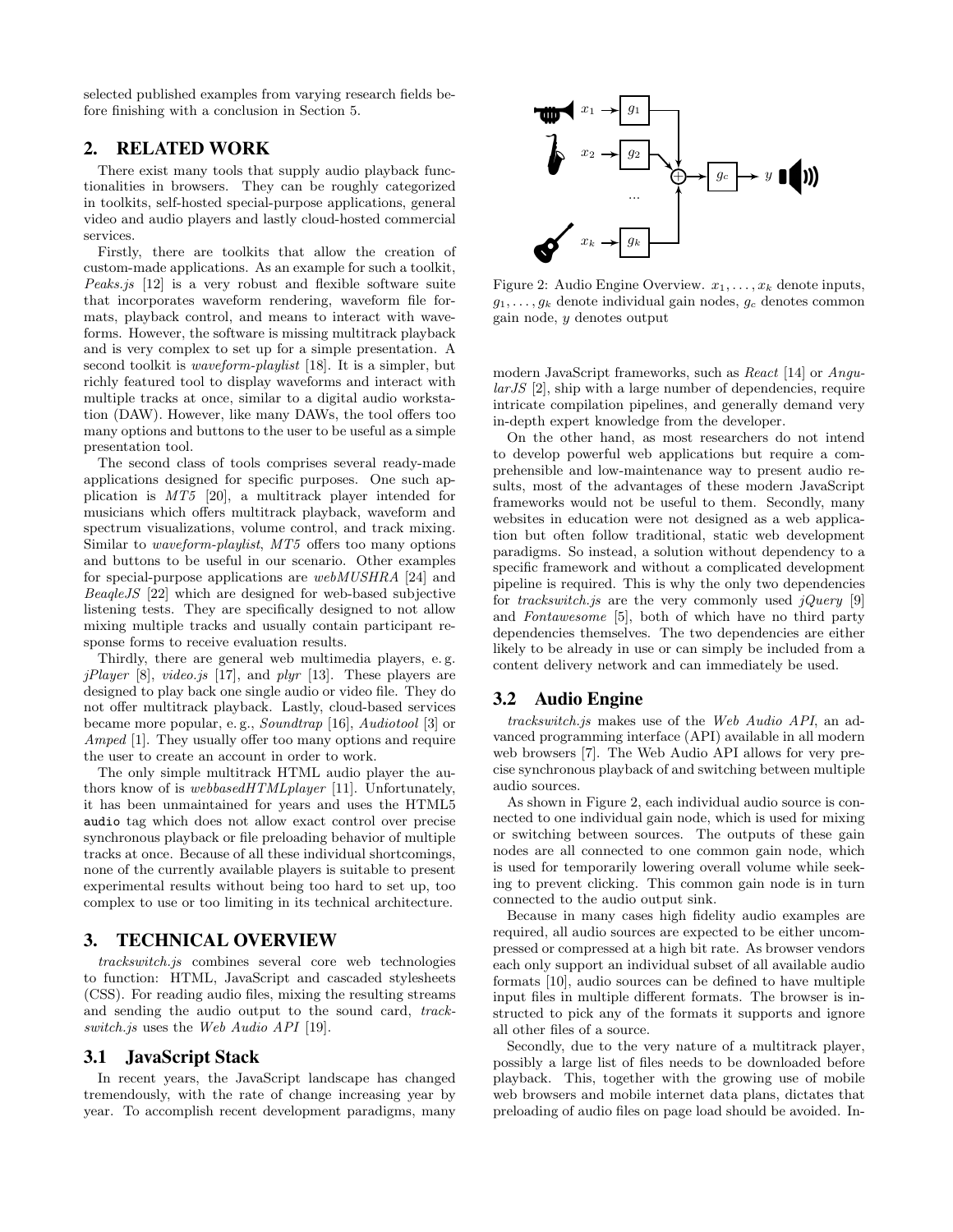```
<link href= " trackswitch.css " rel= " stylesheet " />
<div class= " player ">
 <!−− Seekable visualization image , with custom margins to set start and end of time axis −−>
 <img class= " seekable " src= " waveforms_input.png " data−seek−margin−left=" 12.8 "
      data−seek−margin−right=" 9.8 " />
 <!−− First track , multiple sources for Browser compatibility −−>
  <ts−track title= " Mixed signal ">
    <ts−source src= " mixed.mp3 " type= " audio / mp3 " />
    <ts−source src= " mixed.wav " type= " audio / wav " />
  </ts−track>
 <!-- Second track, custom style -->
  <ts−track title= " Reference foreground signal " style= " background−color: # bfd8ee; ">
    <ts−source src= " reference_f.mp3 " type= " audio / mp3 " />
    <ts−source src= " reference_f.wav " type= " audio / wav " />
  </ts−track>
  <!-- Third track, bold font face -->
  <ts−track title= " Estimated foreground signal " style= " background−color: # c5dfa3; font−weight:
      bold: "><ts−source src= " est_f.mp3 " type= " audio / mp3 " />
    <ts−source src= " est_f.wav " type= " audio / wav " />
  </ts−track>
</div >
<script type= " text / javascript " src= " trackswitch.js "> </script >
<script type= " text / javascript ">
 $( document ). ready ( function () {
    $(". player "). trackSwitch () ;
 }) ;
</script >
```
Figure 3: Example trackswitch.js parameterization for Figure 1.

stead, a prominent button to enable each *trackswitch.js* instance and to start preloading is shown to the user. While preloading the audio files, an animation is shown while the interaction elements remain locked. After all tracks have finished loading, the user interface is unlocked and playback can start.

#### 3.3 Visualization Engine

To effectively convey the message of scientific results, many researchers make use of figures in their submitted publications. This means in many cases the researcher already has figures prepared or knows how to create useful visualizations with already familiar tools. Hence, to allow as many visualization types as possible without having to implement and teach a new interface, no actual visualization primitives need to be implemented in trackswitch.js. Instead, the researcher is asked to prepare one or multiple image files to be embedded in the player. These images can be created using plotting tools, e. g., MATLAB, matplotlib, gnuplot or any other plotting library that supports saving images.

Optionally, to highlight certain aspects in the visualization, trackswitch.js can switch between multiple visualization images, depending on which source is currently selected. If required, an interactive seekhead can be overlaid over the visualization images, to allow the user to intuitively jump to time-positions annotated in the image.

#### 3.4 User Interaction Options

By default, trackswitch.js shows a list of tracks, all of which are played back simultaneously. Play, pause, and repeat buttons, as well as a seekhead and a timestamp display

are shown to the user. For each audio track, one list item with the source title and toggles to mute or solo each track is shown. Just like most modern DAWs, "solo" can be enabled for multiple tracks at once, while all other tracks are implicitly muted.

While many experiments have common requirements for modes of interaction with the user, some possibilities to enable or disable certain interaction features are required. To this end, trackswitch.js supports the following modes:

- 1. nomute: Disable the mute-button for all tracks. Tracks can only be soloed, but not muted individually.
- 2. nosolo: Disable the solo-button for all tracks. Tracks can only be muted, but not soloed individually.
- 3. radiosolo: By default clicking solo on multiple sources will enable them all. After enabling radiosolo only one source will be allowed to be active at any given time.
- 4. onlyradiosolo: Combines nomute and radiosolo.
- 5. repeat: To improve ease of use, especially for very short audio examples, the repeat toggle can be enabled by default.

#### 3.5 Stylesheet

The trackswitch.js widget is designed to be responsive. The width of player, visualization, and track list continuously adapt to changes of the screen width. For narrow screens, like mobile touch devices, all interactive elements,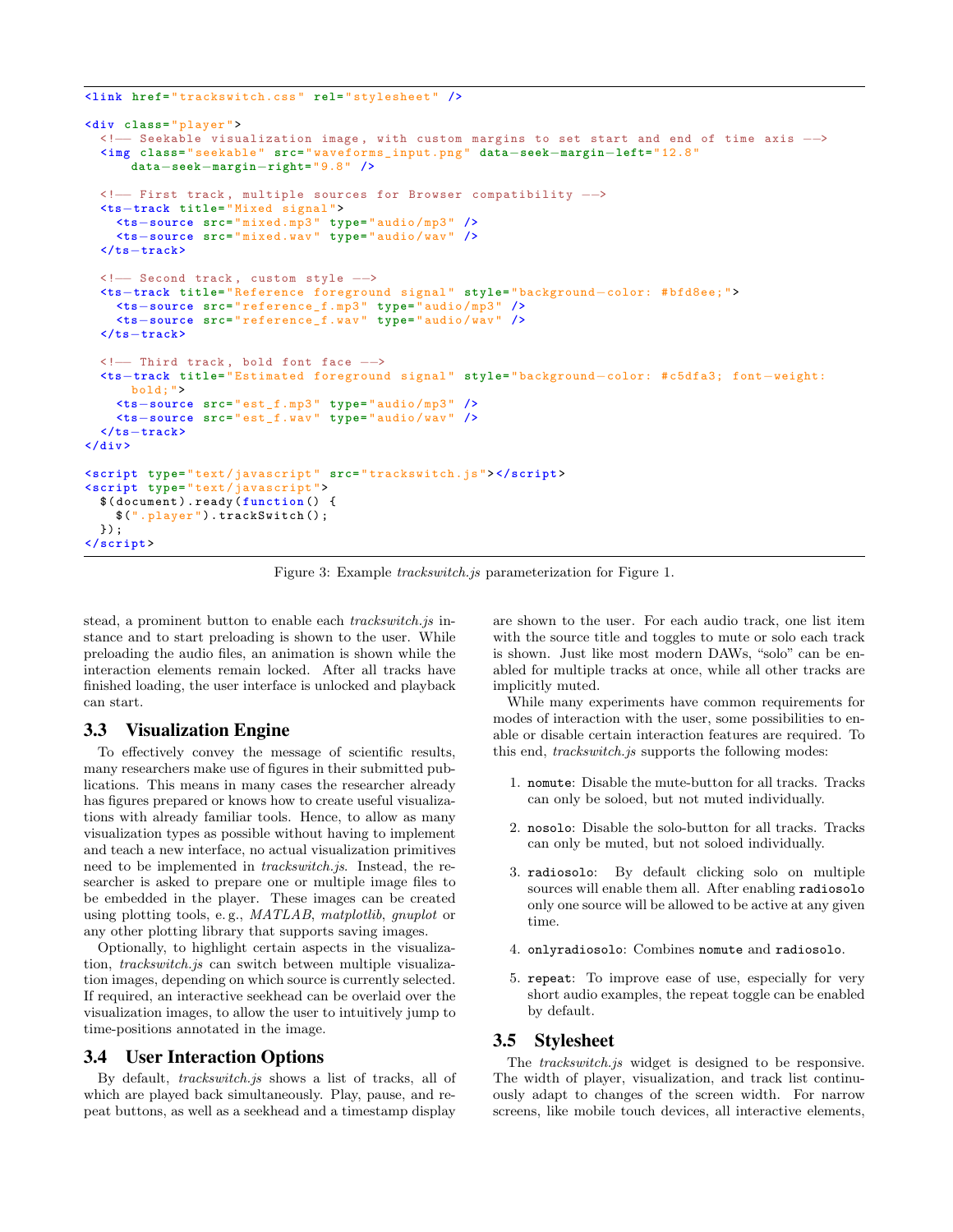like playback control buttons, grow in size to allow comfortable usage. The entire stylesheet contains a reset-stylesheet and is prefixed with a custom widget class to minimize leakage of CSS attributes into trackswitch.js and out of trackswitch.js into other elements. Each track allows setting custom CSS styles in the parameter markup. This allows highlighting single sources in the player widget. As an example see Figure 3.

#### 3.6 Parameterization

All individual track parameters are set in the document markup. The player is wrapped by any HTML element, inside which each track is defined as a ts-track element with common attributes like title, style or a custom visualization image. Inside each track there can be one or more ts-source elements, which point to audio files and have an optional media type attribute. Global options like those in Section 3.4 are set in the constructor call of the JavaScript routines. As an example, please refer to Figure 3, which shows the parameterization to reproduce the trackswitch.js player from Figure 1.

### 3.7 Source Code Release

The source code for trackswitch.js will be released on https://github.com/audiolabs/trackswitch.js. trackswitch.js itself comprises a single JavaScript file and a single CSS file, minified versions of both exist for turnkey use. Also, packages for Node.js package manager (npm) and Bower will be released.

## 4. APPLICATION EXAMPLES

In the following section we will highlight use cases from several different audio research fields in which trackswitch.js has successfully been used to present results.

## 4.1 Sound Source Separation

Sound source separation describes the task of separating an acoustic mixture into its original components. It is known that humans can easily accomplish this task, however, it is very challenging for machines. Sound source separation is a very active field of research, as the problem is only partly solved until today.

When presenting new methods to address the source separation problem, one way to assess the separation performance is to use objective evaluation measures such as proposed in [27]. Computed scores from these tools, however, do not necessarily correlate with human auditory perception. Therefore, it is still common to present audio separation results along with the objective scores.

Presenting source separation results typically yields in three classes of audio tracks per example: Sound Mixture, target source (also known as reference), and estimated source. Listeners typically switch between these three tracks to assess the quality of a given source separation result. Furthermore, since many source separation algorithms deal with linear mixtures, trackswitch.js's ability to mix tracks enables the user to reconstruct the mixture by summing up the estimated source tracks. Figure 4 shows how trackswitch.js is used to present source separation results generated by a recently developed music source separation approach [4] based on [25]. By using trackswitch.js's nomute, users are able to individually mix any combination of tracks for easier comparison. In addition, the linked spectrogram representation



Figure 4: Application of *trackswitch.js* for sound source separation. Toggling the "solo" buttons switches the tracks or mixes them if multiple tracks are selected.

switches according to the selected audio track so that users can also visually inspect the separation performance.

#### 4.2 Drum Decomposition

This application demonstrates the usage of *track*switch.js in the context of score-informed separation and restoration of drum sound recordings. The goal of this scenario is to decompose drum solo recordings (especially breakbeats) into their constituent drum sound events corresponding to different instruments such as snare drum, kick drum, and cymbals. Figure 5 shows the algorithmic output of separated drum sounds applied to the famous "Amen Break" from the song "Amen, Brother" by "The Winstons" [21]. This example consists of seven tracks with the original song as the first track, followed by different decomposition results. The corresponding visualization of the results consists of sheet music, spectral, and temporal representations of the decomposed sources. By allowing only one track being active at a time, the user is able to compare the different separated drum tracks to the original drum sound mixture, while the seekhead indicates the current playback position. Additional examples can be found on the accompanying website [15].

### 4.3 Ethnomusicology

The analysis of recorded audio sources has become increasingly important in ethnomusicological research. Such audio material may contain important cues on performance practice, information that is often lost in manually generated symbolic music transcriptions. In this application, trackswitch.js is used to make audio material as well as various annotations publicly available for a musically relevant audio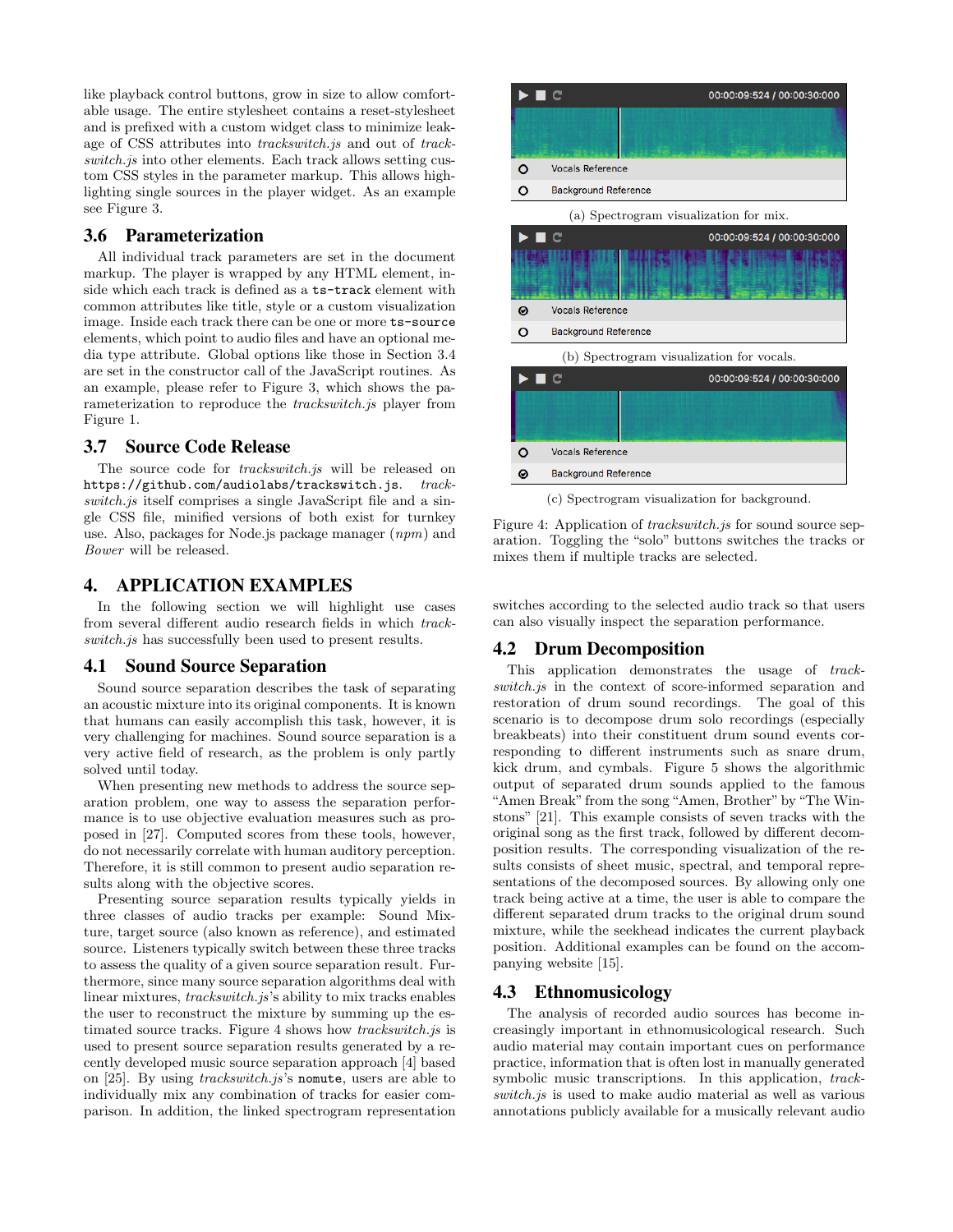

Figure 5: Presenting results obtained from applying audio decomposition techniques to the "Amen Break". The player comprises 7 tracks with several visualizations including sheet music, spectral, and temporal representations of the decomposed sources. Furthermore, trackswitch.js's seekhead functionality is used to indicate the current playback position.

collection that consists of more than 100 three-voice polyphonic Georgian chants [23]. The corpus was enriched with manual annotations of the voices' fundamental frequencies (F0) and subsequently used in the experiments. On the accompanying website [6], segment boundary annotations as well as the F0-annotations for each of the songs have been made available in a simple CSV format. Furthermore, trackswitch.js is used provide a direct access to visualizations and sonifications of the F0-trajectories. As an example, Figure 6a shows the music recording "The Angels in the Heaven" (ID 002) with its corresponding spectrogram. When switching to the second track, the spectrogram is overlaid with the manual boundary segmentation and F0-annotations, see Figure 6b. Furthermore in this track, the left channel contains the original music recording and the right channel contains a sonification of the manual F0-annotations. This allows researchers to conveniently explore and interact with the audio material and the annotations.

# 5. CONCLUSION

In this work, a simple but flexible multi track player for presenting scientific audio results on the web has been introduced. We compared existing implementations to our requirements and concluded that none of them fits our profile. After discussing the technical implementation details of our solution we presented a few examples from a wide range of audio research where trackswitch.js has successfully been



Figure 6: Example player instance, 2 tracks, with spectrogram visualization. Fundamental fundamental frequency annotation in second figure is only shown if second track is selected.

used. trackswitch.js will be released as open source software to the public.

## 6. ACKNOWLEDGMENT

The authors would like to thank Bastien Liutkus for his work on webbasedHTMLplayer [11], which was the inspiration for this project. Also, we thank Jack Hallybone for his extensive work on integrating the WebAudio API, general playback smoothness and seekable images.

The International Audio Laboratories Erlangen are a joint institution of the Friedrich-Alexander-Universität Erlangen-Nürnberg (FAU) and the Fraunhofer-Institut für Integrierte Schaltungen IIS.

## 7. REFERENCES

- [1] Amped Studio. https://ampedstudio.com/. Accessed: 2017-04-06.
- [2] AngularJS. https://angularjs.org/. Accessed: 2017-04-06.
- [3] Audiotool, produce music online. https://www.audiotool.com/. Accessed: 2017-04-06.
- [4] Common fate transform for supervised source separation. https://www.audiolabs-erlangen.de/ resources/2017-SISEC-COMMONFATE. Accessed: 2017-04-06.
- [5] Font Awesome, the iconic font and CSS toolkit. https://jquery.com/. Accessed: 2017-04-06.
- [6] Interactive fundamental frequency estimation with applications to ethnomusicological research. https://www.audiolabs-erlangen.de/resources/MIR/ 2017-GeorgianMusic-Erkomaishvili. Accessed: 2017-04-06.